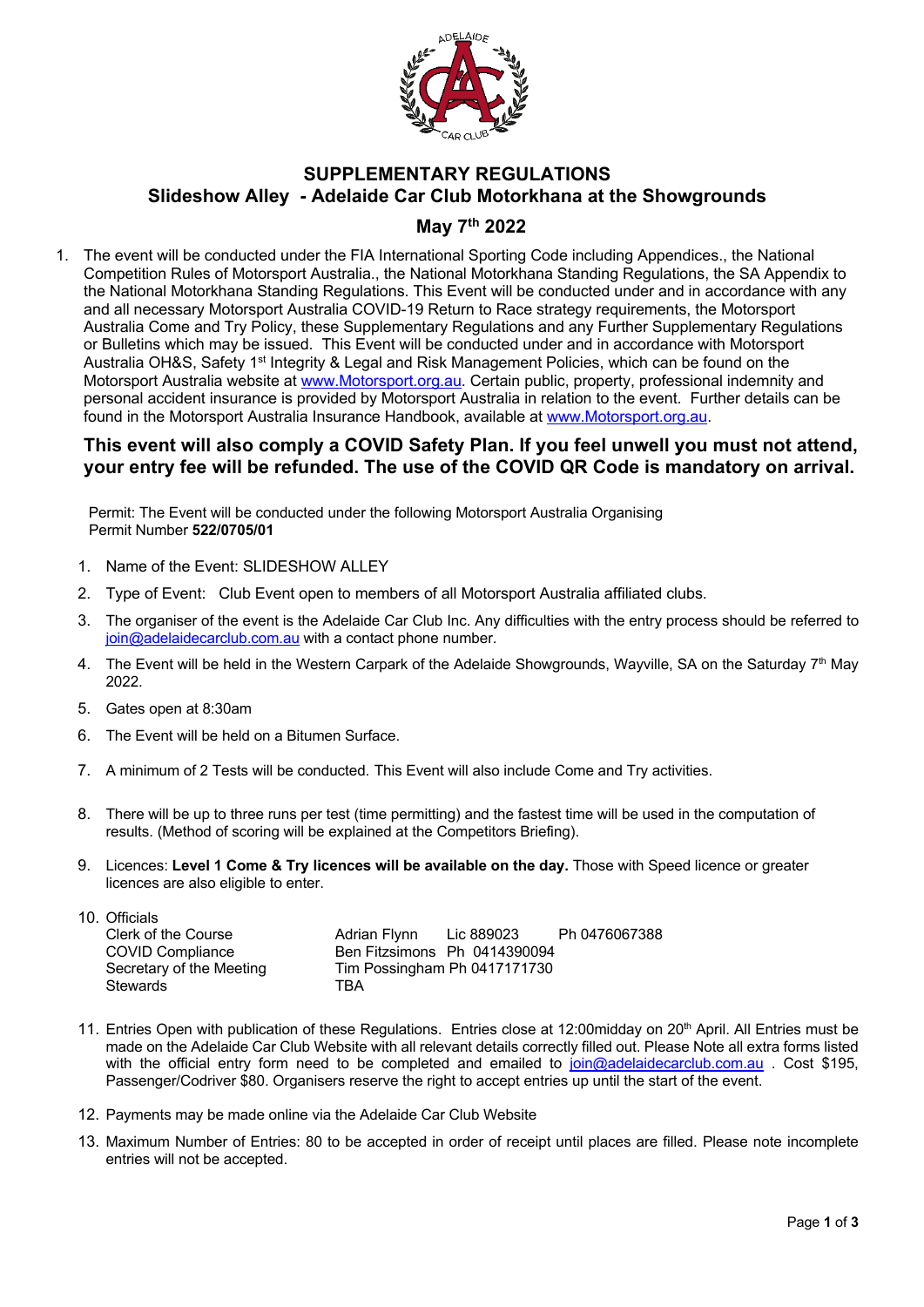- 14. Maximum Number of Drivers per Vehicle Entry shall be 1 unless authorised by the Organisers in which case the second driver must be a registered Passenger/Codriver on the vehicle entry and must have relevant licencing as per Licencing (9).
- 15. Scrutiny will be by the way of a completed Auto Test Self-Scrutiny Check-list, Self-statement of vehicle compliance and random checks on the day. The required documents are on the event entry page for this event.
- 16. Scrutiny: Competitors are reminded of Article 6 of the National Motorkhana Code and all vehicles must comply with Schedule A and Group 4H Motorkhana cars of the current Motorsport Australia Manual.
- 17. Vehicles entered in a Motorkhana do not require fire extinguishers, bonnet restraints and the like; Drivers at this event will be required to wear neck-to wrist clothing and closed footwear. Drivers of open top vehicles or specially constructed motorkhana specials must wear helmets complying with AS 1698 or another standard listed in Schedule D (refer "General Requirements for Cars and Drivers")
- 18. Practice: The first run of the day will not be timed and is deemed practice.
- 19. Competitors Briefing will be held at a location to be confirmed via bulletin adjacent to the Motorkhana area as per signage on the day. The Briefing will be held at 9am
- 20. Event Starting Time: 9:15am.
- 21. Classes: Modified 4WD Modified 2WD **Supercar Streetcar**
- 22. Method of Timing: Manual timing will be used. Times will be displayed on a board which will be posted under the undercover area adjacent the Angus Pavilion adjacent the Motorkhana site. This will be updated periodically throughout the day. Competitors are not to approach lane officials for any reason. Penalties up to and including disqualification may apply.
- 23. Results: A minimum of 1 run will be conducted for each test used. Where there are 2 runs of the same test the result will be determined from the faster of 2 runs, with the lowest aggregate of elapsed times on all the tests completed by the field, plus any penalties.
- 24. Judges of Fact: All Lane Officials shall be deemed to be Judges of Fact. This includes determining whether a course or test has been correctly completed; a Garage correctly entered; a field Garage correctly traversed; or the accuracy in timing of a Competitor's run. Further duties may be defined at the Competitors Briefing, as necessary.
- 25. Penalties:
	- (a) The application of these penalties must be as follows which all attract a penalty of 5 seconds each: (i) knocking any marker (ii) vehicle not fully garaged during the course of a test (iii) finishing a test with part of the vehicle outside the end of the finish garage (iv) failing to halt completely at the finish (v) finishing a test with the vehicle completely outside the finish garage (vi) failure to complete a test (vii) running out of order without the prior approval of the Clerk of the Course plus five seconds (viii) reversing after crossing the designated finish line (see Regulation 13.5 (b)
	- (b) Should the incorrect method be used to traverse the test (any procedure other than that specified as the correct procedure for completing that test) a penalty of slowest recorded time amongst the field plus five seconds shall be applied
- 26. Helmets: The wearing of a Helmet complying with AS1698, or those listed in Schedule D of the current Motorsport Australia Manual, is mandatory for Drivers of Open top cars and Motorkhana Specials, and their use is strongly recommended for all other vehicles.
- 27. Awards: Prizes for First, Second and Third place in each class will be awarded on the day.
- 28. The Motorsport Australia Permit shall be displayed at the Event.
- 29. Entries may be refused in accordance with the NCR's of the current Motorsport Australia Manual.
- 30. Entries from Competitors under 18 years of age must have the consent of a Parent or Guardian of the Competitor or Driver, who must counter-sign the Entry.
- 31. The Organisers may cancel, alter, or abandon, or postpone the event without assigning a reason in accordance with the NCR's of the current Motorsport Australia Manual.
- 32. Protests, if any, must be lodged in accordance with the NCR's.